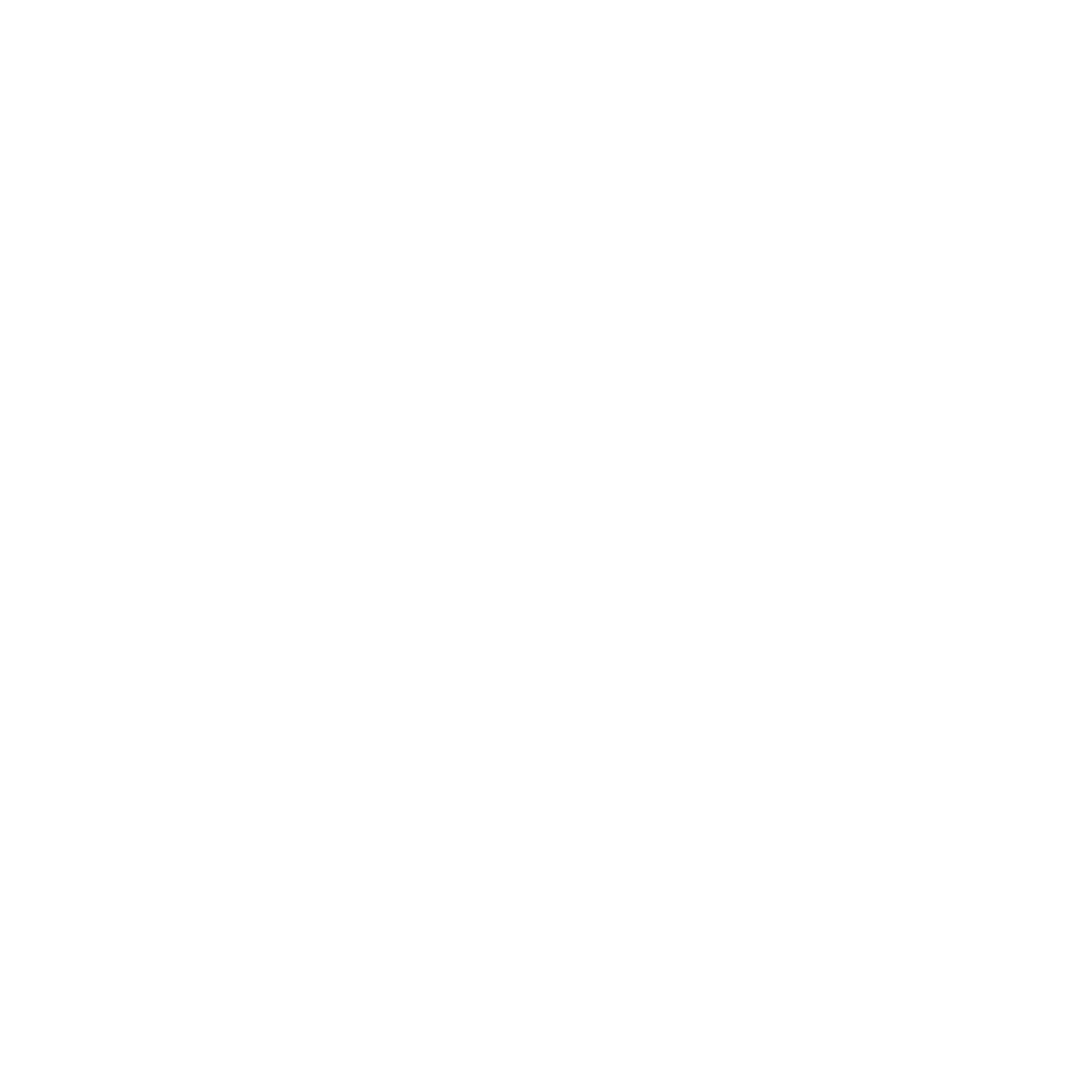# RUBY'S SPA McMenamins Grand Lodge SKIN CARE

### Ruby's Spa Facial

*30 minutes . . . \$95 60 minutes . . . \$135 90 minutes . . . \$175*

Using fruits, herbs and spices, a thorough cleansing, exfoliation, masque and soothing facial massage performed by a trained aesthetician will make your skin shimmer and glow. The ingredients change with the season, to provide you with the freshest potion possible.

# Clear Skin Facial

#### *60 minutes . . . \$145*

Let Mother Nature help cleanse and refine your complexion with healing, antibacterial elements such as Hungarian mud, clays and more, custom blended for those with acne-prone or reactive skin. Our licensed aestheticians will give you suggestions on specially designed products and instructions to further treat your skin at home.

# Rejuvenating Facial

#### *60 minutes . . . \$145*

This anti-aging treatment addresses your skin's loss of elasticity due to the natural aging process as well as environmental damage. Loaded with potent organic vitamins and rich plant greens, your skin will be lifted, toned and rebalanced. You'll feel revitalized, radiant and perhaps even years younger!

# Sun & Moon Facial

#### *90 minutes . . . \$175*

Experience the warmth of the sun and the coolness of the moon – the natural acids of fresh apple and grape pulps blended with paprika and other warming herbs act as natural exfoliants and stimulating detoxifiers, while a chilled organic masque soothes your skin 'til it's illuminated.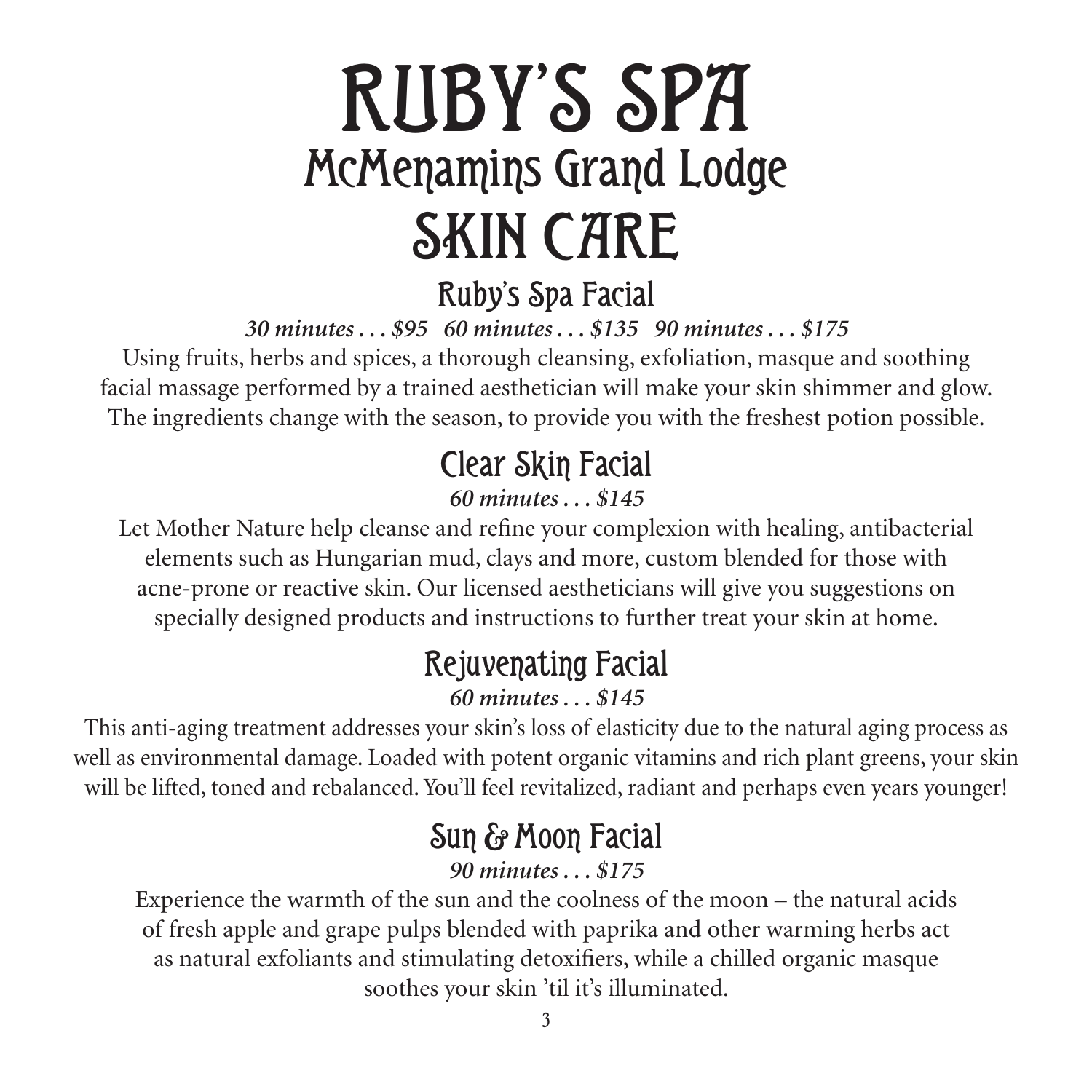# Ruby's Spa Back Treatment

*60 minutes….\$145*

Using exotic spices, fruits and vegetables, this back treatment will increase circulation and cleanse and exfoliate your shoulders and back, specific to your skin's needs. Finally, aromatic body butter will be smoothed into your skin so you're refreshed and glowing.

# Clarifying Back Treatment

*60 minutes….\$145*

We'll refine the tender skin on your back using natural products specific to your skin concerns. A healing blend of fresh fruits and vegetables will be used to cleanse and exfoliate your skin, while treating breakouts at the source. Finally, enjoy the luscious scent of a whipped moisturizer that will keep your skin hydrated and clear.

# Bright Eyes Treatment

#### *Add to any facial . . . \$30*

Relax and destress as a raspberry, naseberry, cucumber and wild plum blend is used to gently exfoliate and stimulate your eye area, reducing puffiness and dark circles. A pressure point massage gently eases away any remaining signs of stress.

### Full*-*fill Lip Treatment *Add to any facial . . . \$30*

We'll exfoliate, hydrate and plump your lips using natural peptides and hawthorn berries that aid in building collagen and filling in fine lines.

# Hibiscus Trio Treatment

#### *Add to any facial . . . \$25 Stand-alone treatment . . . \$30*

See instant results with Eminence's Ultra Lift Advanced Age Corrective products. Targeted products including eye cream, line filler, and neck cream are the perfect add-on to the rejuvenating facial.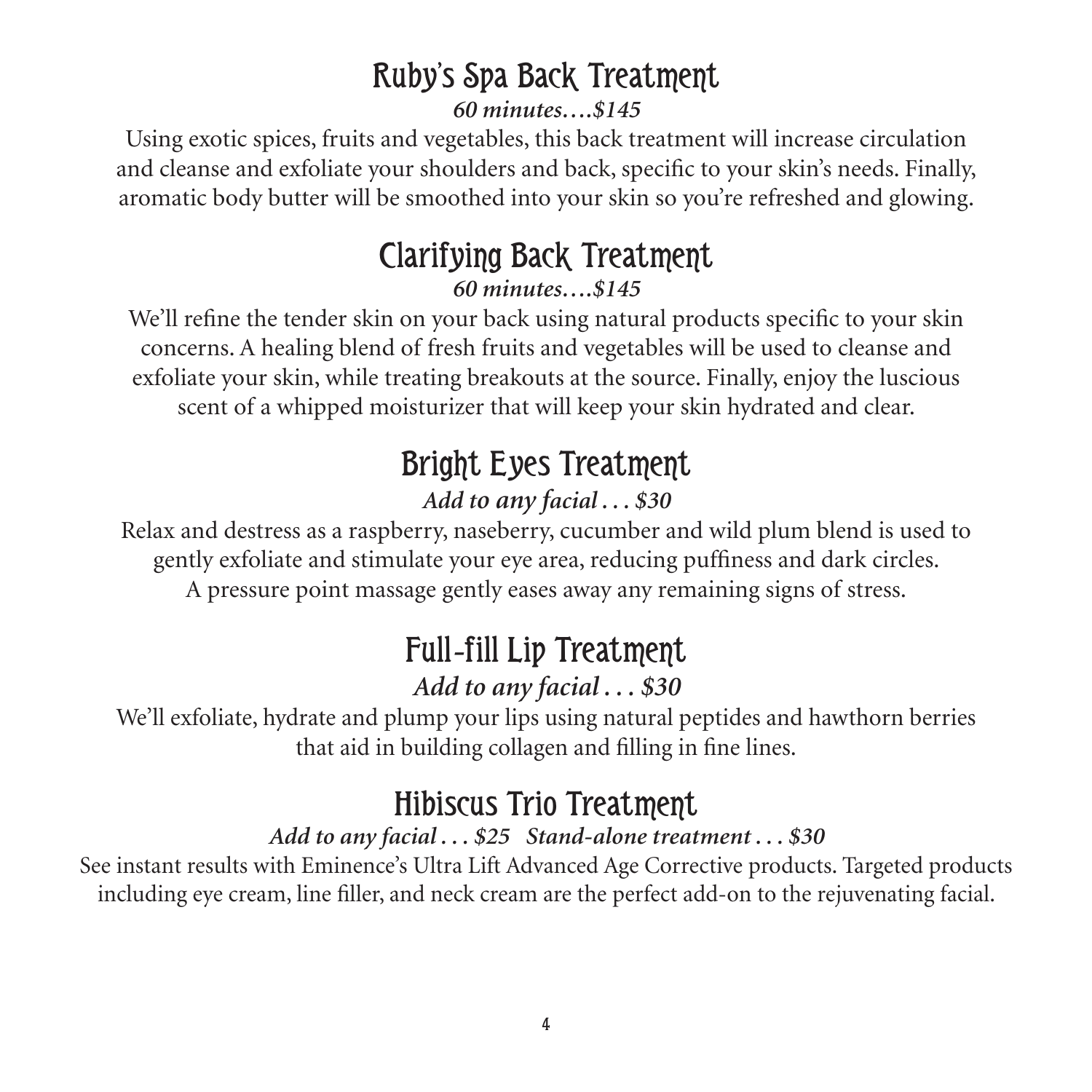### Argan Oil Treatment

*15 minutes: Add-on . . . \$25 Stand-alone . . . \$30* A soothing application of argan oil massaged into the head and scalp providing deep levels of relaxation.

> Add Paraffin *Hand . . . \$15 Feet . . . \$15 Both . . . \$25*

# BODY TREATMENTS

*Enjoy a 10% discount on any massage or facial when added to a body treatment; this service must be reserved in advance.* 

#### Grand Lodge Seasonal Body Works *60 minutes…\$140*

Natural, seasonal ingredients are used to scrub, wrap and soothe your entire body from head to toe. Choose your own scents and aromas from a menu of products that change with the season, ensuring the freshest ingredients available.

#### Detoxification Body Treatment *60 minutes…\$140*

Done a bit too much celebrating lately? In this treatment, we'll use natural products to scrub and wrap your body while the toxins leave your skin. Then, after the product removal, your skin will be soothed with a calming finishing lotion.

#### Body Scrub *45 minutes…\$100*

The technician begins with a light Jasmine Green Tea cleanse. This is followed by a coarse sugar scrub for exfoliation, and soothing warm towels. After removing the scrub, a body butter is applied to fully moisturize the skin.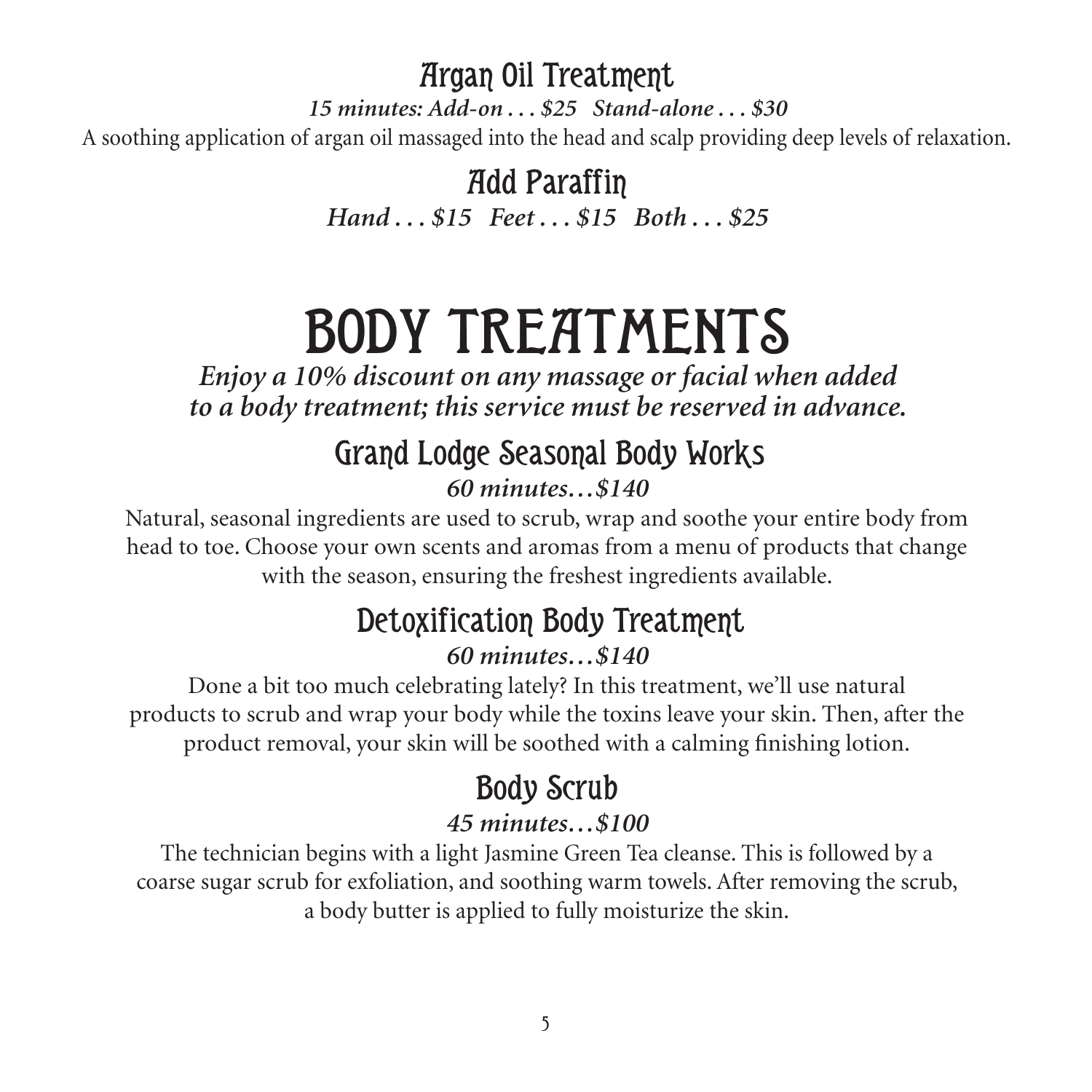# MASSAGE

### Ruby's Spa Massage

*30 minutes . . . \$95 60 minutes . . . \$135 90 minutes . . . \$175*

Luxurious oils are used with gentle massage techniques to assist with stress relief and muscle aches.

### Hot Stone Massage

*60 minutes . . . \$155 90 minutes . . . \$190*

Warm basalt stones and rich oils release tension along the spine, shoulders, legs and back to rebalance and renew your energy.

# Spellbound Aroma Massage

 *90 minutes . . . \$185*

This massage will take you to a dream state of relaxation using custom-blended oils. Soothing massage strokes will leave you thoroughly rejuvenated.

# Hammerhead Deep Tissue Massage

#### *60 minutes . . . \$145*

Tension bound deep within your muscles is released with this effective treatment. Organic oils and massage provide intensive therapy for muscles, joints and ligaments.

### Mommy*-*to*-*Be Massage

#### *60 minutes . . . \$135*

Ideal for the expectant mother in her second or third trimester, this massage offers gentle relief from the natural tension and demands of pregnancy, while restorative oils soothe overworked skin.

# Couple's Massage

#### *60 minutes . . . \$285 90 minutes . . . \$365*

Try a side-by-side appointment, where you'll both be treated to a massage by two trained therapists. Let them knead, ease and relieve tension as you and your partner enjoy each other's company.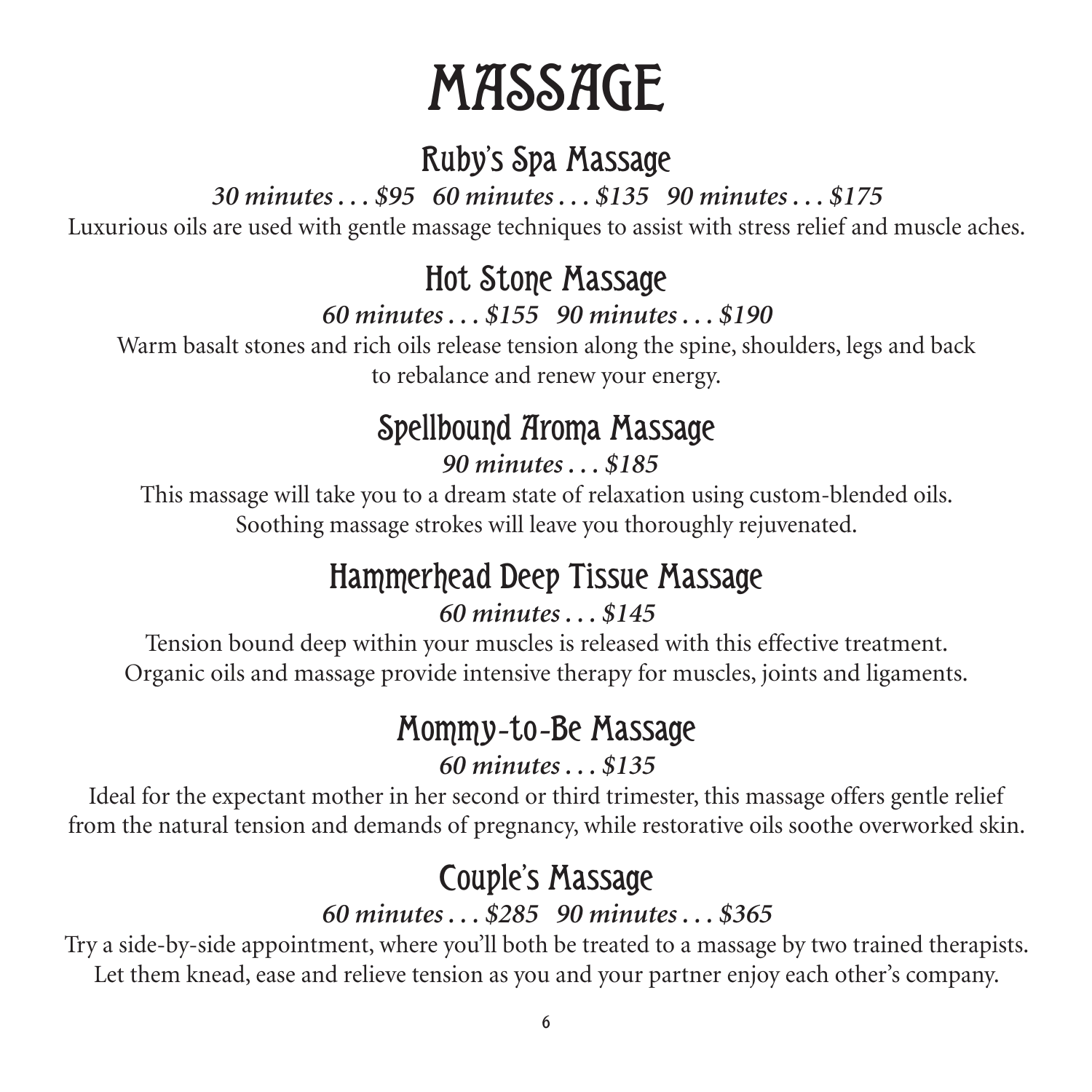Add Paraffin

*Hand . . . \$15 Feet . . . \$15 Both . . . \$25*

#### Argan Oil Treatment

*15 minutes: Add-on . . . \$25 Stand-alone . . . \$30* A soothing application of argan oil massaged into the head and scalp providing deep levels of relaxation.

#### Add Myofascial Cupping

*Add to any table massage . . . \$15* Deep release of myofascial tissue.

CBD Oil Blend *Add to any table massage . . . \$30*

# FOOT AND HAND THERAPY

#### Grand Lodge Foot Massage

*45 minutes . . . \$85* Relax, refresh and revive your tired feet with a foot soak and massage.

### Grand Lodge Foot Treatment

*60 minutes . . . \$100*

This foot massage also includes an exfoliation and a soothing paraffin wax treatment.

# Hand Therapy Massage

*45 minutes . . . \$75*

Soothing relief for tired hands and forearms; our therapists will use focused massage techniques to work out the kinks in your muscles. As an added benefit, they'll work in a sugar scrub and paraffin wax to leave your skin soft and moisturized.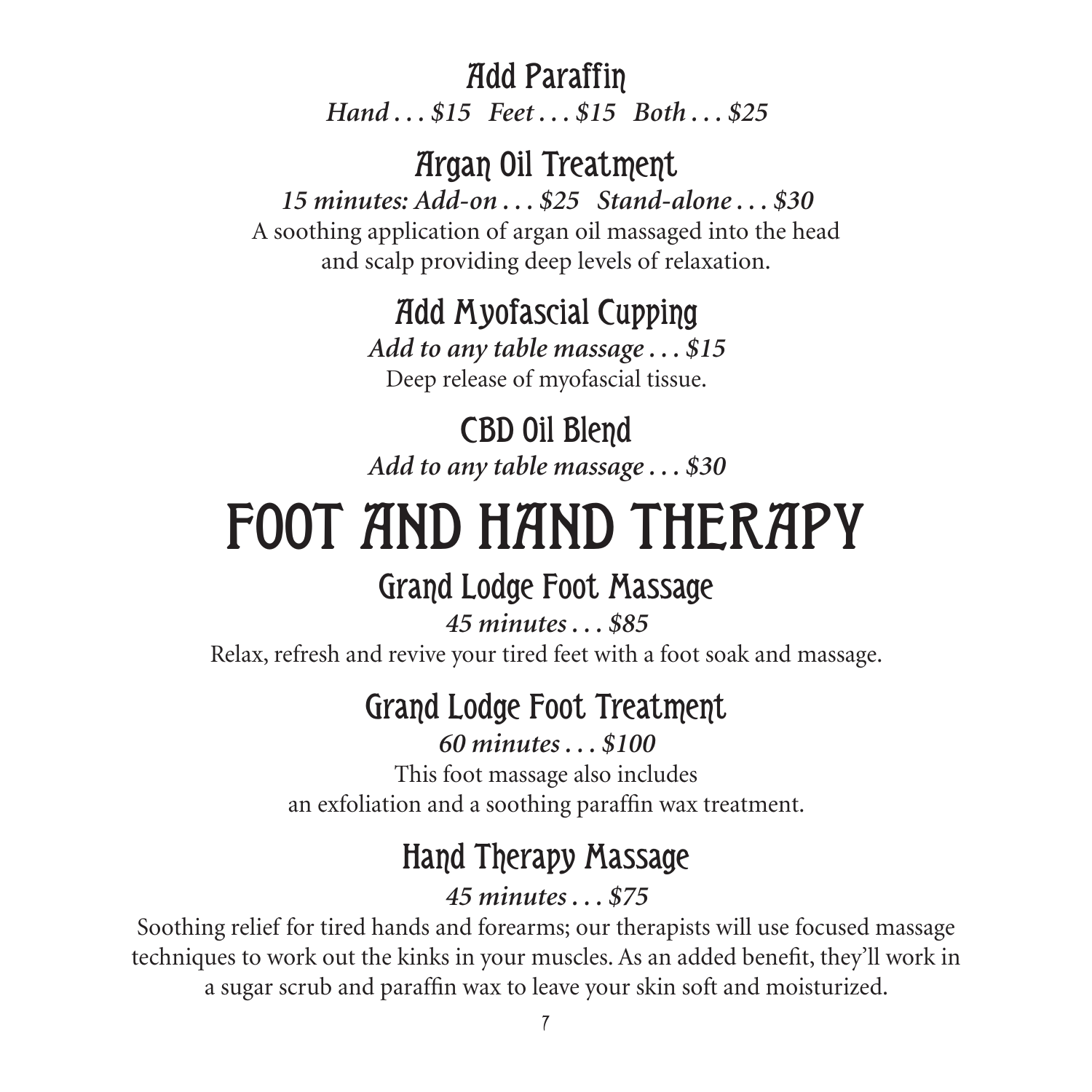# NAIL SALON

*Please note that sitting in the soaking pool after a nail treatment will cause your polish to bubble; we suggest you arrive early to enjoy the pool before your treatment.*

# Grand Lodge Manicure Grand Lodge Pedicure *45 minutes . . . \$65 60 minutes . . . \$75*

Customize your own manicure and pedicure using products chosen from a changing seasonal menu. Nails are filed and smoothed, cuticles tidied and skin exfoliated, softened and massaged. Finally, a warm mitten or boot wrap deeply conditions your skin. Finish with a nail buff or polish of your choice.

# Ruby's Express Manicure Ruby's Express Pedicure

# *30 minutes . . . \$50 45 minutes . . . \$60*

In a bit of a hurry? Then enjoy the benefits of our express nail services that use seasonal products from a changing menu. Nails are trimmed, cuticles are tidied and your skin is lightly massaged. Finish with a nail buff or polish of your choice.

# Shellac*... \$30*

### *Add on...\$20 Removal... \$10 Add French... \$10*

Shellac is a nail color treatment that is applied like a polish and set under a UV lamp, resulting in an instantly dry color that lasts for up to two weeks.

# Polish Change Only*...\$30*

# French Manicure or Pedicure*...add \$10*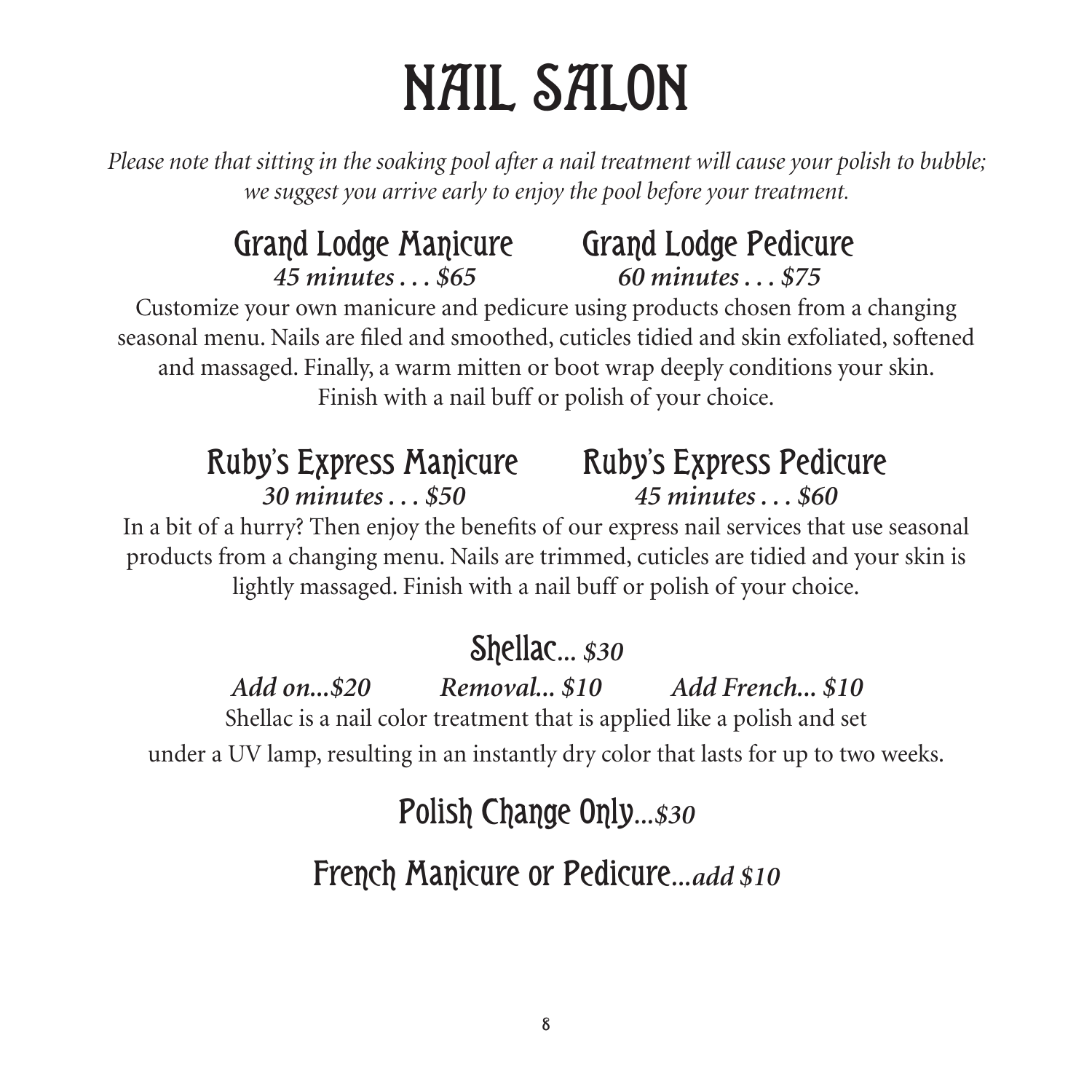# RUBY'S SPA PACKAGES

# The Perfect Potion*…\$280*

A great way to enjoy our most popular services. Start off with an hour-long Ruby's Spa Massage. Next, enjoy an hour-long Ruby's Spa Facial and a 45-minute Ruby's Express Pedicure.

### Ruby's Retreat*…\$382*

Need some serious pampering and luxury? This is your package. Enjoy a lavish 90-minute Ruby's Spa massage, 60-minute facial, followed by a Grand Lodge Manicure and Pedicure.

### The Works*…\$433*

This treatment has it all. Begin with an hour-long body treatment (Seasonal Body Works or Detoxification), followed by another hour of a Ruby's Spa Massage. Next, enjoy a lavish 90-minute Sun & Moon Facial, along with the Bright Eyes and Full-fill Lip treatments.

# Spa Overnight Getaway Package

Includes lodging for two in the hotel in a queen European-style room, two 60-minute spa treatments (choose from below), along with breakfast the next morning. Please call the hotel for reservations and rates.

- · two Ruby's Spa Massages *or*
- · two Ruby's Spa Facials *or*
- · one Ruby's Spa Massage and one Ruby's Spa Facial *or*
- · one Couples Massage (available for an additional charge)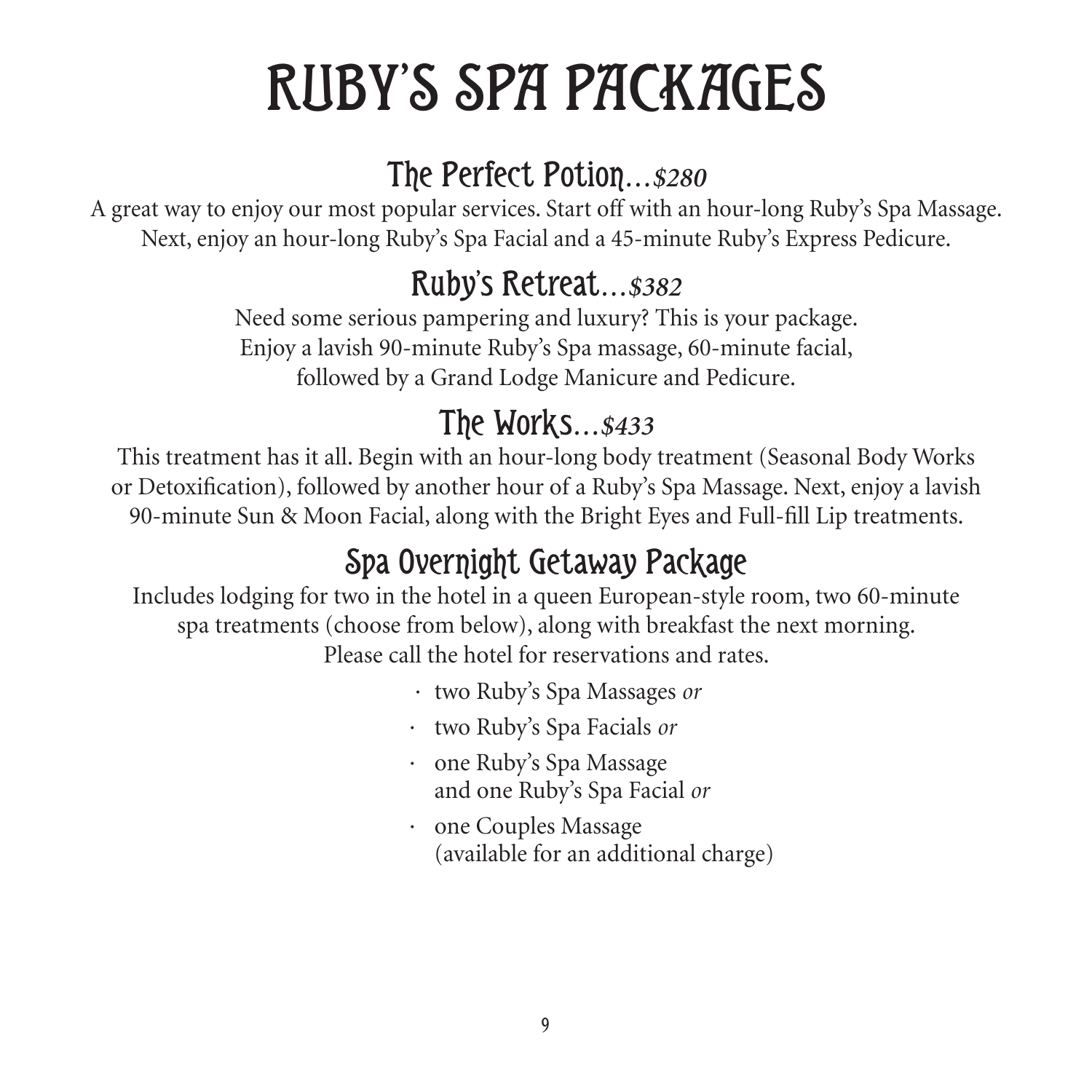# WAXING

# Depilatory Waxing

| Bikini  \$47             |
|--------------------------|
| Brazilian \$72 and up    |
| Full leg \$72            |
| Half leg\$47             |
| Full arm \$42            |
| Half arm  \$32           |
| Underarm  \$22           |
| Lip or chin\$20          |
| Lip & brow or chin  \$34 |
|                          |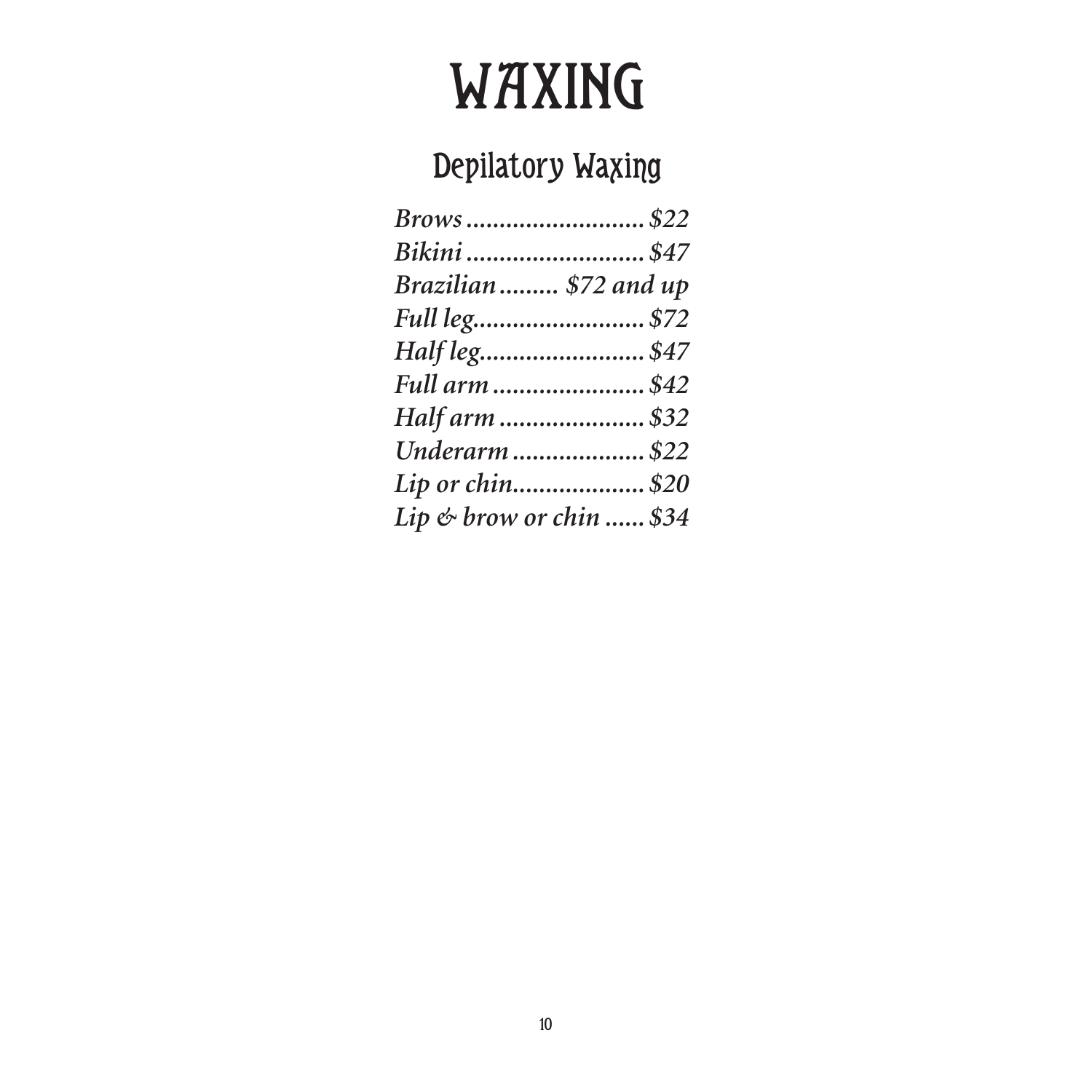# RUBY'S SPA MEN'S MENU

### Shape & Buff

*30 minutes.....\$45*

Your nails will be filed and shaped, removing rough edges and cuticles.

# Men's Grand Pedicure

*45 minutes . . . \$60*

Customize your pedicure using products chosen from a seasonal menu. Nails are filed and smoothed, cuticles tidied and skin exfoliated, softened and massaged. Then a warm boot wrap deep conditions your skin. Finish with a nail buff.

# Workingman's Facial

*60 minutes…\$135*

Feeling rough and dry? Let us cleanse, exfoliate and moisturize your visage so it's soft, smooth and refreshed.